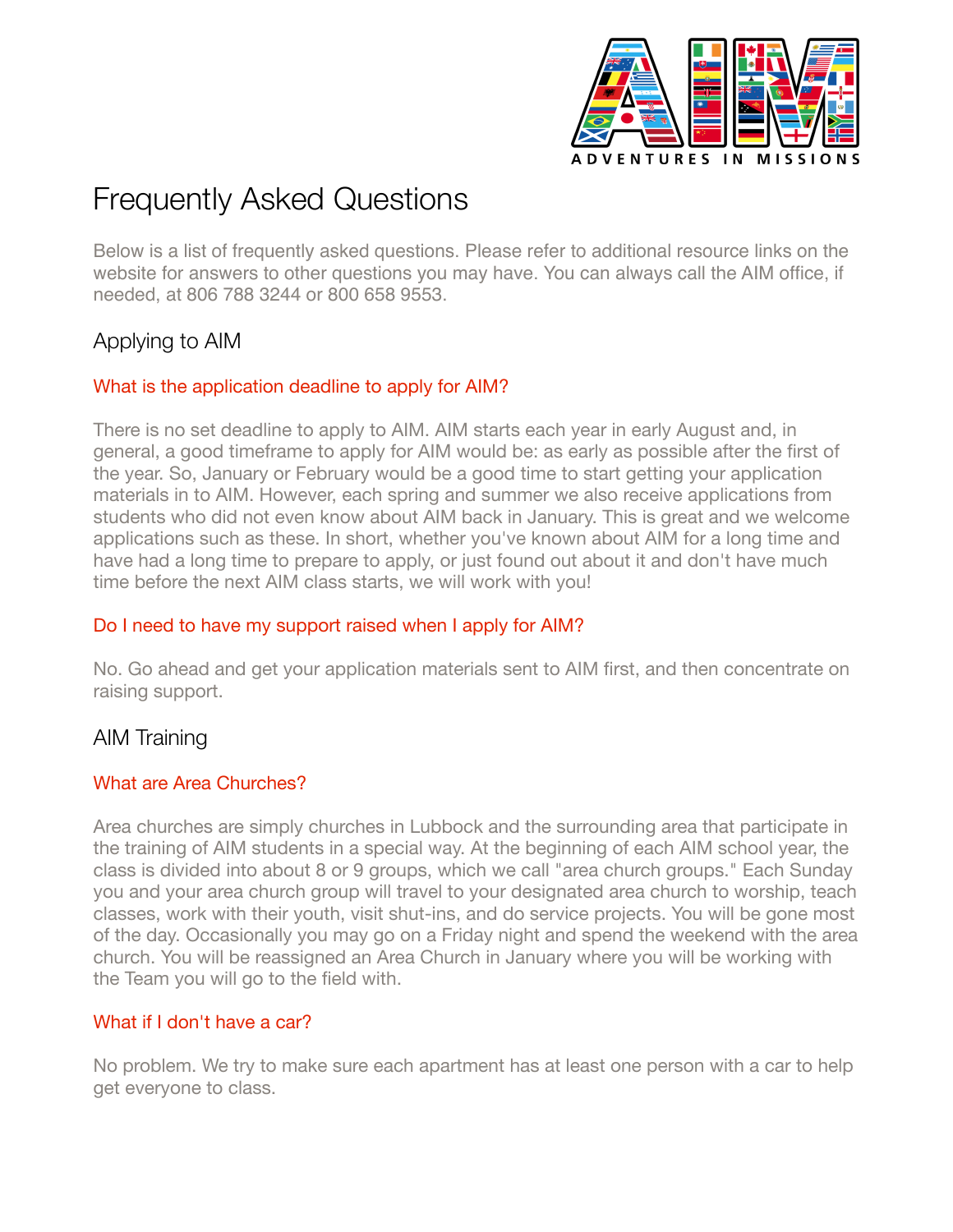# **Housing**

#### Are the apartments furnished?

The apartments where AIM students are housed are furnished with basic items. There is a bed and a small chest of drawers for each student, and each apartment has a couch, a table and some chairs. It is worth noting that these items have been donated or left by the previous AIM class when they moved out of their apartments. That just means things are old, well-used and most likely won't match. Other items that are most likely in each apartment are: dishes, irons, coffee pots, microwaves, and toasters. Since they are all donated, if something in the apartment you are assigned to does not work, you and your roommates will need to pitch in to buy them if you want. You might want to wait to see what your apartment has before purchasing anything, unless you just want to use what you buy or received as gifts.

#### Can I bring extra shelves to store things on?

Yes, but the apartment management are picky about holes in the walls. If it's a stand up shelving unit, then that's no problem. However, if you want to hang things on the wall, we ask that it's not too much, and that the holes are small.

#### Will I have WIFI access?

The AIM apartments include free wireless internet. You will receive instructions on how to connect to the wireless network at Registration.

#### Can I request a certain roommate?

We don't recommend requesting roommates, for various reasons. However, if you feel the need to request one, we will try to honor the request.

#### When will I know who my roommates are?

Because AIM is continually receiving new applications even in the last few weeks before school starts, roommate assignments are normally not made until shortly before the start of the school year. We will try to have the housing list complete within 2-3 weeks of AIM starting. That information will be emailed to you.

# Finances/Insurance

# I see that you require Health Insurance. What if I am no longer on my parent's policy?

If you are not covered on a parent or guardian's policy, you will need to secure your own individual health insurance policy. This can normally be arranged through any insurance agent. Below are a couple of places you might consider contacting: